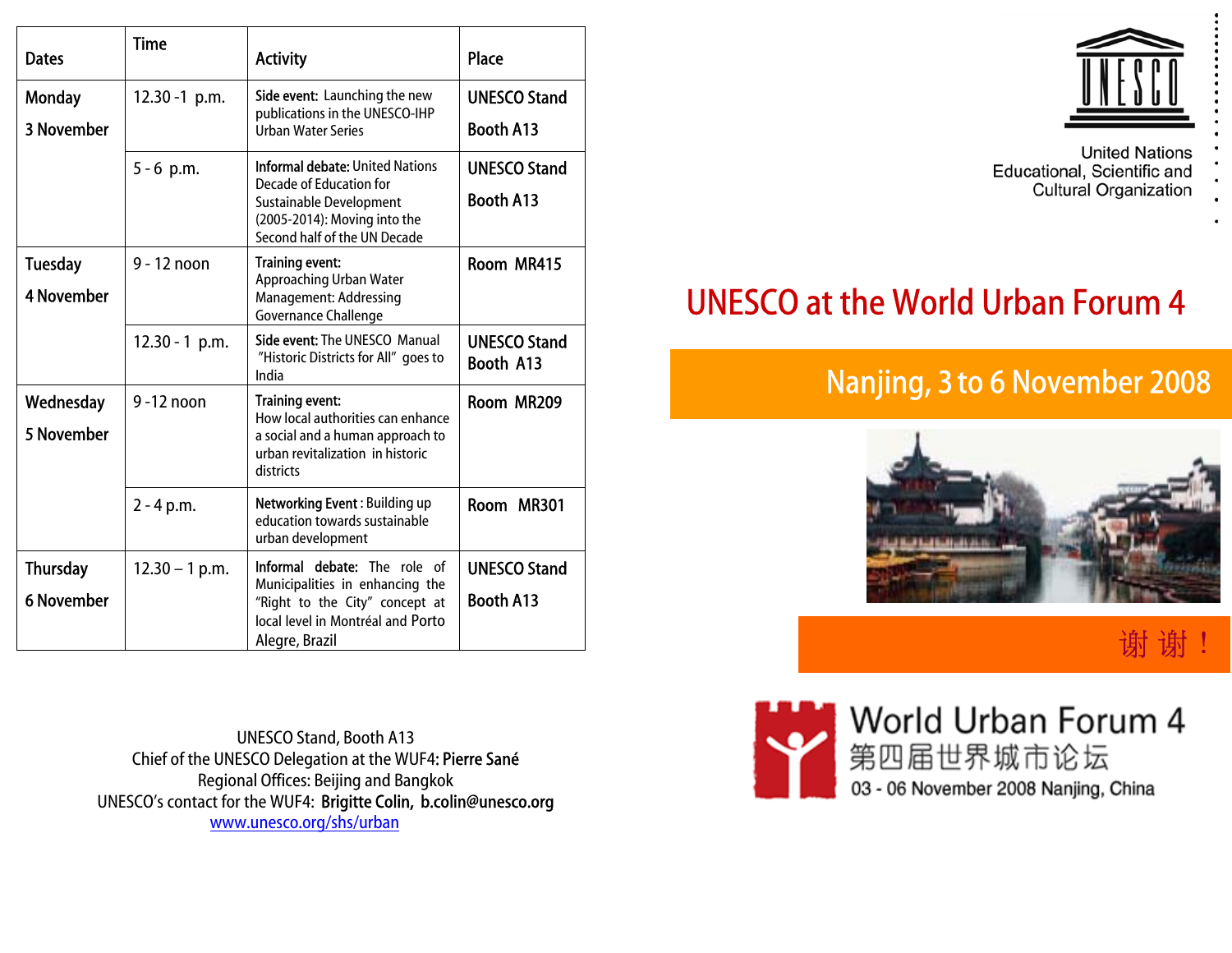UNESCO, the United Nations Educational, Scientific and Cultural Organization, addresses cities and urban issues mainly through research, advocacy and capacity building. Sectors across UNESCO, National Commissions for UNESCO, universities, international and regional associations of cities, and cities and specialized urban NGOs collaborate within networks on urban research, urban management and civil society participation in the following main areas: natural disaster impact reduction, urban water management, urban ecology, urban development and revitalization, migration, living cultures, cultural diversity, intercultural dialogue, social integration and training of local actors with a specific focus on "Education for Sustainable Urban Development".

All UNESCO programmes and projects about cities and urban issues take into account the "UN Millennium Development Goals", and UNESCO's "Convention on the Protection and Promotion of the Diversity of Cultural Expressions" and the "Strategy on Human Rights" with the following main themes:

- •Balancing urban growth and the environment
- •The city as the centre of democracy
- • The city as liveable cultural heritage, breeding ground for creativity and a laboratory for intercultural dialogue
- •Achieving sustainable urban water management

# Cooperation between UNESCO and UN-HABITAT since WUF2, Barcelona, September 2004:

UNESCO will be at the fore of the WUF in Nanjing. The Organization will be hosting one networking event, two training events, exhibitions and various side events at a large UNESCO stand in the main hall. This presence is a result of the strengthened cooperation between UNESCO and U N-HABITAT since World Urban Forum 2 in Barcelona (2004). UNESCO and UN-HABITAT accordingly signed a Memorandum of Understanding in March 2005. The Memorandum commits the Agencies to develop common approaches and strengthen their collaboration in fields of mutual interest, namely on the role of cities in the reduction of urban poverty, social and spatial inclusion of migrants and the elaboration of strategies to promote the social function of built environment as livable heritage for all.

### 4. Informal debate: The role of Municipalities in enhancing the "Right to the City", Montréal, Canada and Porto Alegre, Brazil

#### Date: Thursday 6 November 12.30 - 1 p.m. Location : UNESCO Stand A13

The round table will address questions of social cohesion, the most appropriate ways of addressing interreligious issues, questions of local context, political will and bottom-up vs. top-down approaches based on specific presentations.



UNESCO Stand

**JNESCO Stand** 



extensive legal reform, which in turn is the condition for the promotion of urban reform leading to social inclusiveness and sustainable development.

Although there are encouraging initiatives being taken by key players in various cities and countries, we do not yet have a consolidated approach to an inclusive urban policy and governance. That is why U N-HABITAT and UNESCO are jointly supporting international comparative research with a view to forging consensus among all key actors, and local authorities in particular, on the constituent elements of public policy and legislation that combine urban development with social equity and justice.

International research on this issue is receiving support fro m a UNESCO Chair –Urban policies and citizenship – which is established in Lyon and UNESCO Chair "Social and spatial inclusion of migrants: urban policies and practices" established in Venice.

#### Contact: Brigitte Colin, b.colin@unesco.org www.unesco.org/shs/urban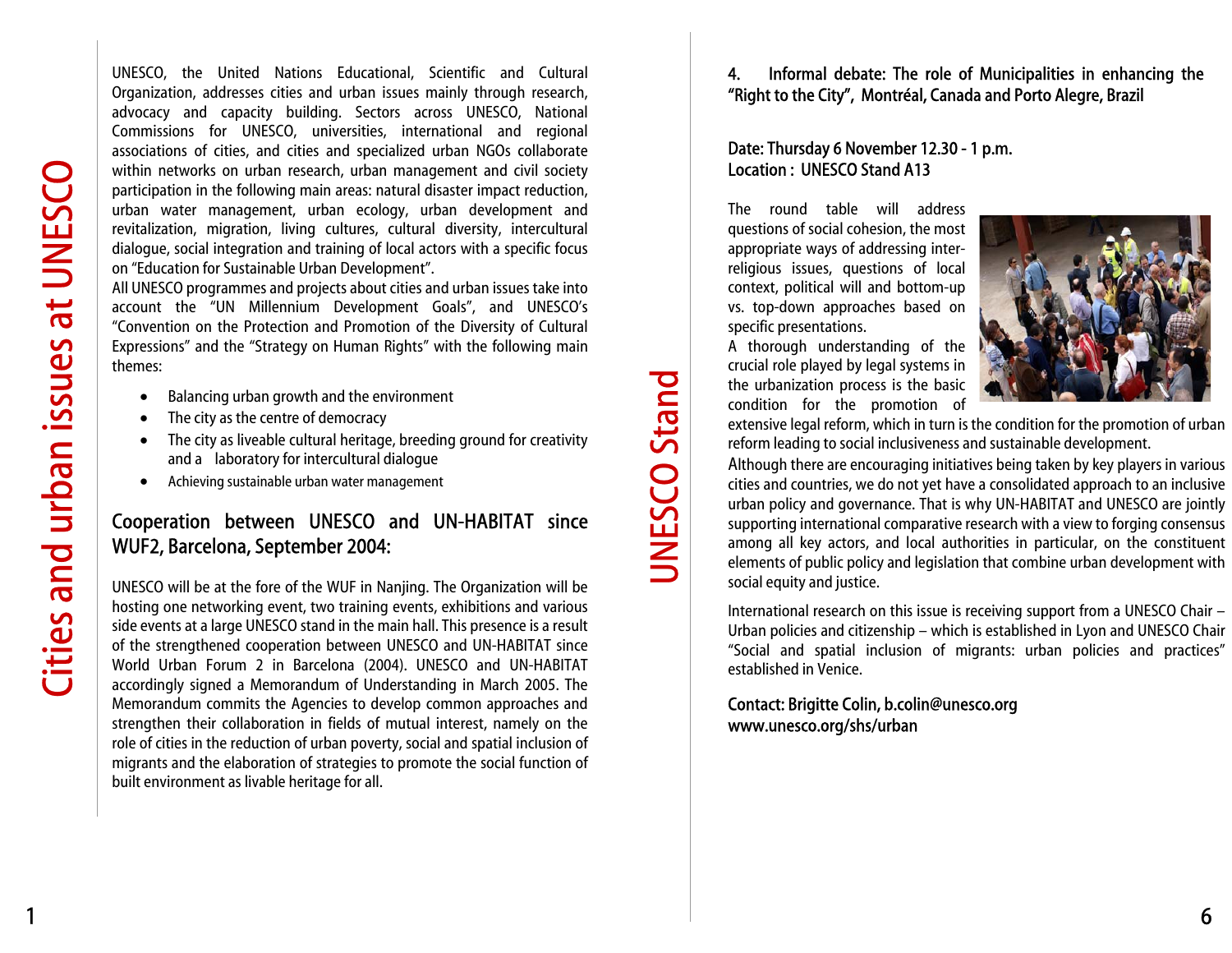#### 1. Approaching Urban Water Management: Addressing Governance Challenge

#### Date: 4 Nove mber 9 - 12 noon Location MR 415



Exacerbated by poverty, growing population, increasing urbanization and industrialization, the rapidly declining available fresh water continues to threaten humanexistence. It is now a common concern that many cities already are, or will be, unable to provide safe, clean water and adequate sanitation facilities for their citizens.

Education, training and awareness-

raising have been identified as key elements in forging a worldwide strategy to prepare the cities for the challenges of the 21<sup>st</sup> century. The proposed training will be on how to link governance challenges with the integrated urban water management, and dissemination, sharing and showcasing results of IHP's activities on Integrated Urban Water Management.

Contact: Sarantuyaa Zandaryaa, s. zandaryaa@unesco.org Bhanu Neupane, b.neupane@unesco.org www.unesco.org/water/ihp/

#### 2. H o w local authorities can enhance a social and a human approach to urban revitalization in historic districts

#### Date: 5 November 9 -12 noon Location MR 2.09

Based on UNESCO/ UN-HABITAT tool kit for local authorities "Historic

districts for all" , participants will learn how to elaborate urban policies based on the seven principles, methodology and milestones of the tool kit "Historicdistricts for all". Such policies would contribute to ensure social sustainability and harmonious revitalization of historic cities while contributing to build a feeling of belonging and inclusion for all inhabitants in a given city.



Contact: Brigitte Colin, b.colin@unesco.org www.unesco.org/shs/urban



UNESCO Stand

**JNESCO Stand** 

UNESCO will be present at the World Urban Forum with a large intersectoral stand. The stand will house the exhibition: "Landscapes and environment surrounding Shanghai."

Furthermore, printed and audiovisual material will present the Organization's projects on cities and urban issues. And last, there will be several informal side events at the UNESCO Stand during lunchtime and coffee breaks where more than 15,000 urban specialist visitors to the World Urban Forum will be able to learn more about the

Organization's work on cities and urban issues.

# Informal debates and side events

1. Informal debate: United Nations Decade of Education for Sustainable D evelopment (2005-2014): Moving into the second half of the UN Decade

#### Date: Monday 3 November 5 - 6 p.m. Location UNESCO Stand A13

Four years into the U N Decade of Education for Sustainable Development (DESD), it is time to review what has been achieved thus far and the challenges of implementing education for sustainable development in different settings. Following a brief presentation of the Decade, an informal discussion will focus on the following issues:



- Relevance of ESD to all education andefforts towards quality education ("why is ESD relevant?")
- Fostering international exchanges of experiences ("what can we learn from each other?")
- • Stock-taking of DESD implementation so far ("what have we achieved so far, what are the lessons learned?")
- • Strategies for moving forward with the DES D ("where do we want to go from here?")

Contact: Bernard Combes, b.combes@unesco.org www.unesco.org/education/desd